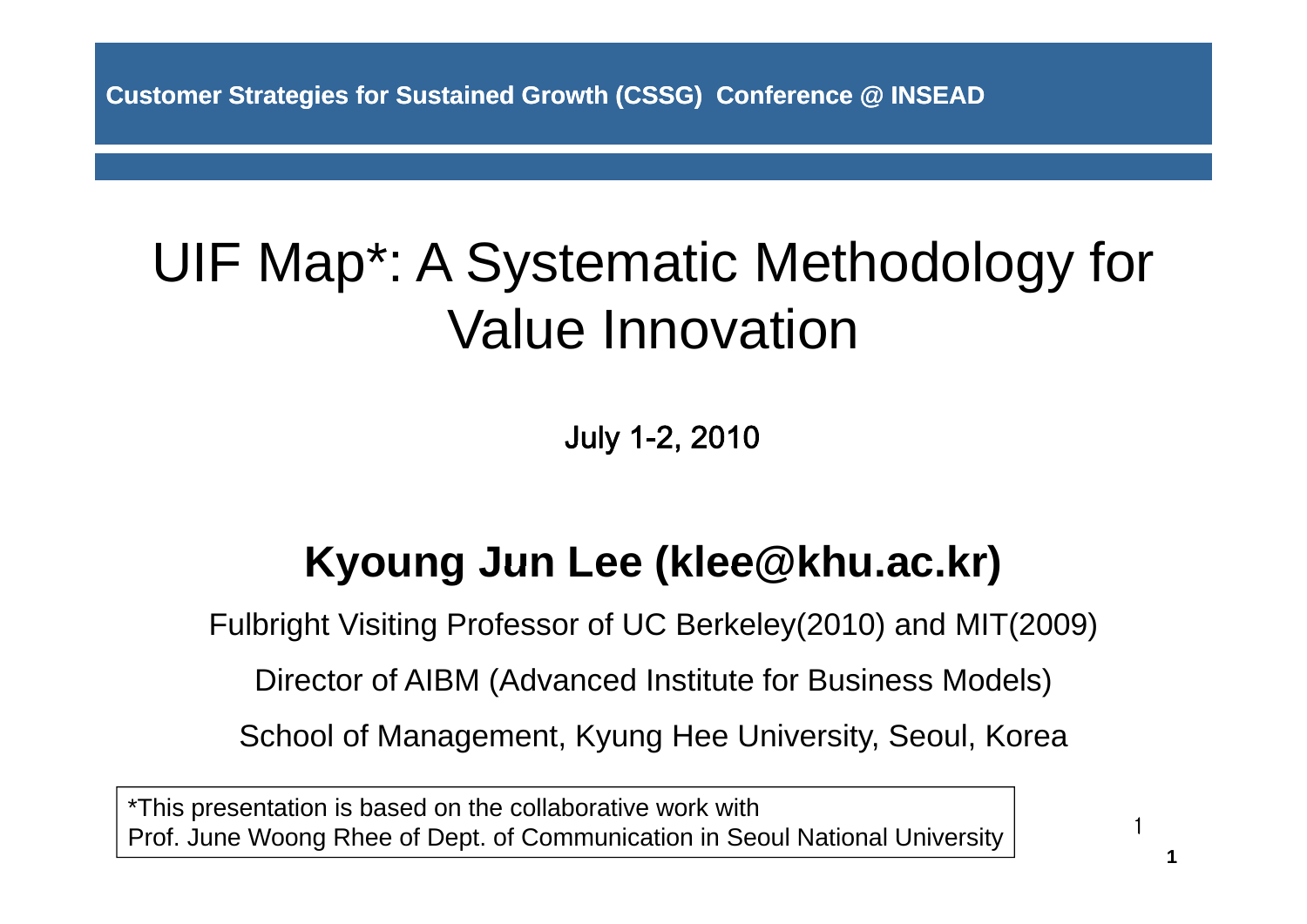# Background for the Study

- From a project with company "S"
	- – How to develop a new technology which can give real values to customers
		- From Technology-oriented to Customer-oriented
		- From "Innovation without Value" to "Value Innovation"
- Value Innovation Methodology from INSEAD
	- – Blue Ocean Strategy [Kim and Mauborgne 2005]
		- Explains the framework and process of value innovation
	- – Momentum Effect [Larreche 2008]
		- Investigate the value itself and emphasizes the ongoing value creation
		- The executive of the company "S" recommended the research team to read the "The Momentum Effect" . . . . . . . . . . . . .

Kyoung Jun Lee, UIF Map: A Systematic Methodology for Value Creation (Summary Slide)

 $\mathcal{P}$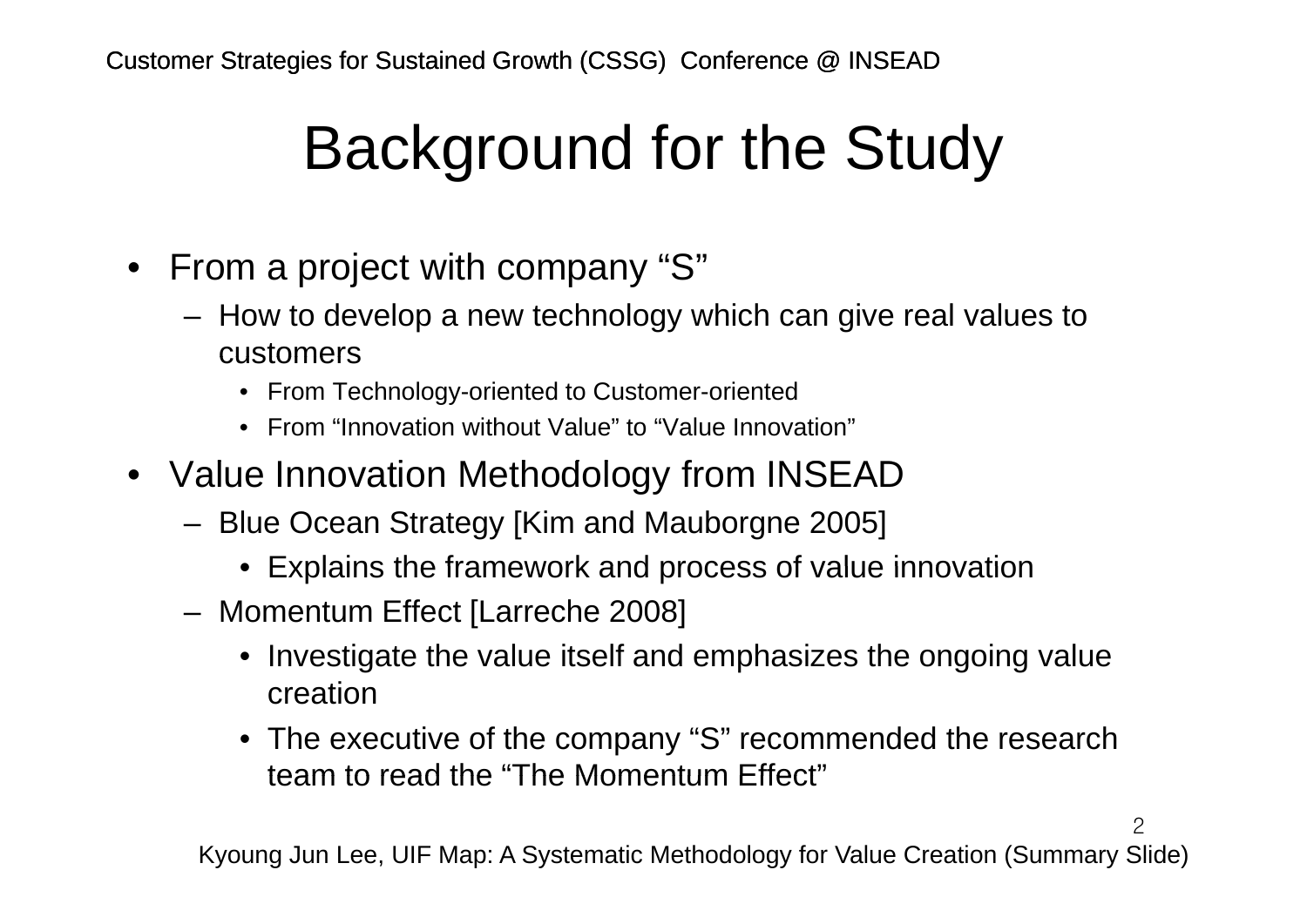### From the Customer Value Wedge in the Momentum Effect

- $\bullet$  From The Momentum Effect [Larreche 2008]
	- All businesses exist solely to create value for their stakeholders.
	- Value creation starts with customers who spend their money to have their needs satisfied
	- Customers are the original source of all the value
	- Customer Value Wedge: A valuable tool for more thoroughly investigating the drivers of customer value



Its shape evokes a metal wedge for splitting wood or stone to reveal what is inside.

3

In a similar manner, firms need to crack the code of customer value.

UIF Map has been devised for systemizing the value investigation by refining the customer value wedge.

Kyoung Jun Lee, UIF Map: A Systematic Methodology for Value Creation (Summary Slide)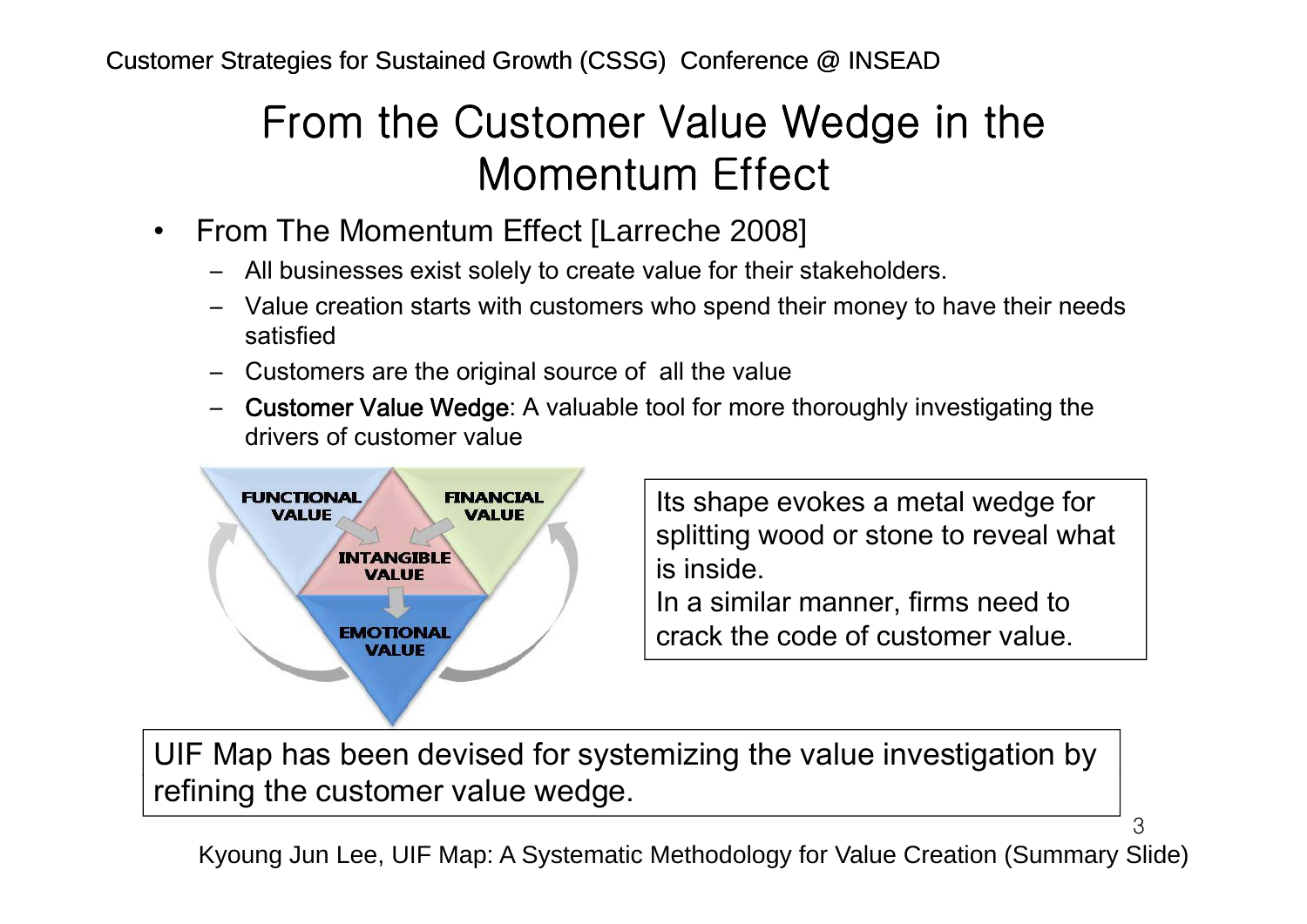Customer Strategies for Sustained Growth (CSSG) Conference @ INSEAD

## UIF(Ultimate/Instrumental/Functional) Mapping with Customer Value Wedge

| <b>Customer</b> | Emotional<br>Value | <b>Ultimate</b><br><b>Human Value</b> | <b>Basic Values of Human (Domain Independent:</b><br>Roper Survey(Chow & Amir<br>$2006$ :<br>e.g.<br>Rokeach (1973); Schwartz(1994) |  |  |  |
|-----------------|--------------------|---------------------------------------|-------------------------------------------------------------------------------------------------------------------------------------|--|--|--|
| <b>Value</b>    | Intangible         | Instrumental                          | Domain(Product/Service/Situation)                                                                                                   |  |  |  |
| <b>Wedge</b>    | Value              | Value                                 | <b>Dependent Practical Values</b>                                                                                                   |  |  |  |
|                 | <b>Functional</b>  | <b>Functional</b>                     | <b>Concrete/Functional Characteristics of</b>                                                                                       |  |  |  |
|                 | <b>Value</b>       | <b>Properties</b>                     | <b>Technology applied to Product/Services</b>                                                                                       |  |  |  |

| <b>Striver</b>                                                                                                                                                                              | Fun-7<br><b>Seeker</b>                                                                                                                                                        | <b>Creative</b>                                                                                                                                                                  | <b>Devout</b>                                                                                                                                            | <b>Intimate</b>                                                                                                                                                           | <b>Altruist</b>                                                                                                                                                                                     |                                                              |
|---------------------------------------------------------------------------------------------------------------------------------------------------------------------------------------------|-------------------------------------------------------------------------------------------------------------------------------------------------------------------------------|----------------------------------------------------------------------------------------------------------------------------------------------------------------------------------|----------------------------------------------------------------------------------------------------------------------------------------------------------|---------------------------------------------------------------------------------------------------------------------------------------------------------------------------|-----------------------------------------------------------------------------------------------------------------------------------------------------------------------------------------------------|--------------------------------------------------------------|
| <b>Power</b><br><b>Status</b><br><b>Ambition</b><br><b>Health and</b><br><b>fitness</b><br><b>Material</b><br>  security<br>Courage<br><b>Perseverance</b><br><b>Public Image</b><br>Wealth | <b>Excitement</b><br>Leisure<br><b>Individuality</b><br><b>Pleasure</b><br><b>Enjoying life</b><br>Having fun<br>Live for today<br>Adventure<br>Looking good<br>A varied life | Open-mind<br><b>Beauty</b><br><b>Fulfilling work</b><br>Self-esteem<br>Creativity<br>Freedom<br>Curiosity<br>Knowledge<br>Wisdom<br>Learning<br>Internationalism<br><b>Music</b> | <b>Spirituality</b><br><b>Tradition</b><br>Duty<br>Obedience<br>Respecting<br>ancestors<br><b>Traditional</b><br>gender roles<br>Faith<br><b>Modesty</b> | Honesty<br>Authenticity<br>Protecting the<br>family<br><b>Personal support</b><br>Stable personal<br>relationship<br><b>Enduring love</b><br>Romance<br>Friendship<br>Sex | Being in tune<br>with nature<br>Preserving the<br>environment<br>Justice<br><b>Social</b><br>responsibility<br><b>Helpfulness</b><br><b>Equality</b><br><b>Social tolerance</b><br>Social stability | Roper<br><b>Survey</b><br><b>(Chow</b><br>& Amir<br>$2006$ ; |

Kyoung Jun Lee, UIF Map: A Systematic Methodology for Value Creation (Summary Slide)